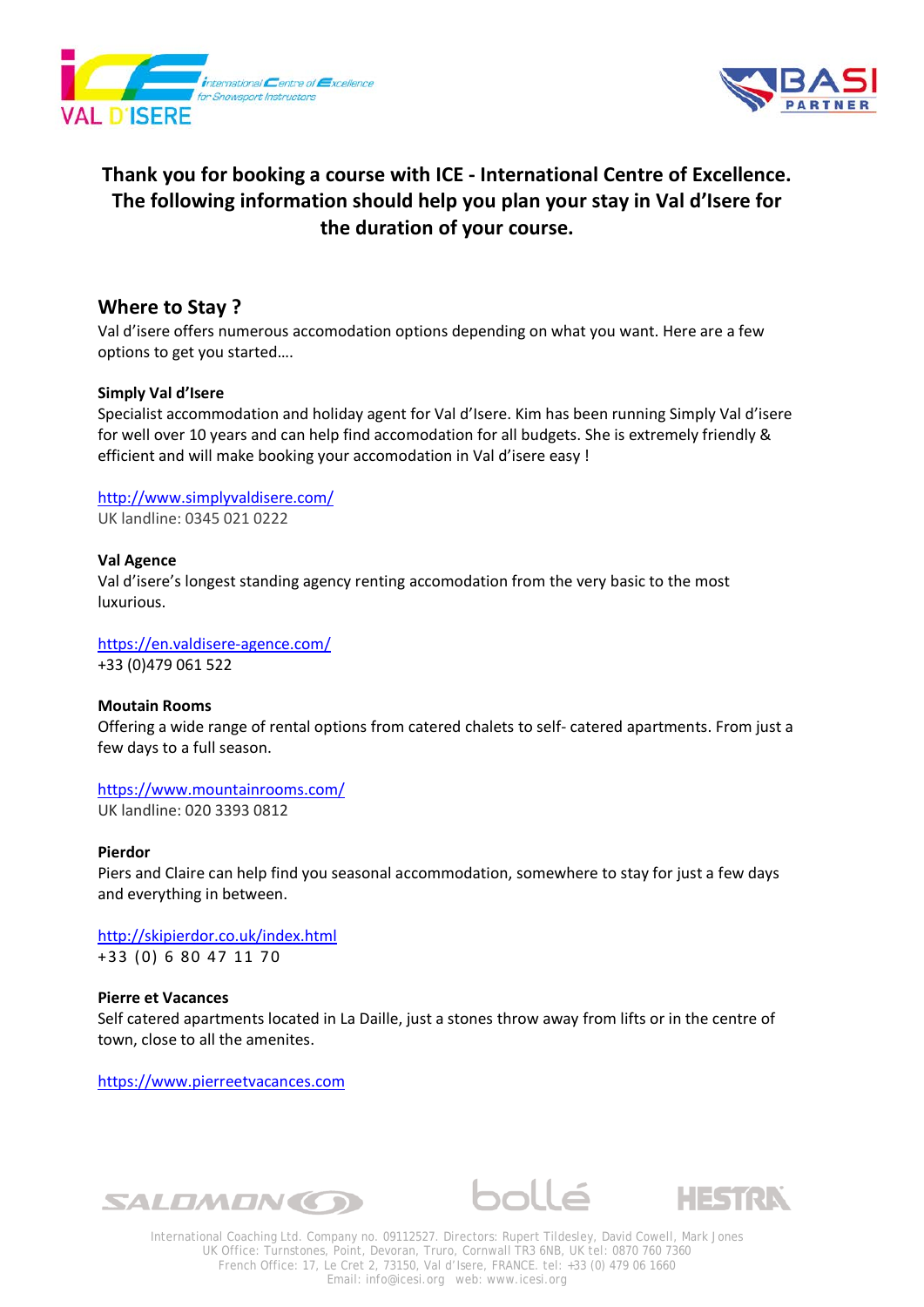



**Hotel le Kern** A small family run hotel located in the heart of Val D'isere. Single rooms available. <http://hotellekern-valdisere.com/?lang=en> +33 (0)4 79 06 06 06

### **Hotel La Toviere**

A lovely hotel located in La Daille, directly opposite our meeting point.

<https://www.hotel-latoviere.fr/en> +33 (0)4 79 55 61 18

#### **YSE Ski**

A long-standing Val d'isere chalet company with a great reputation. Many staff and clients return year after year. Will accept single occupancy bookings.

<https://www.yseski.co.uk/> +44 (0) 1935 816 550

#### **Project Ski**

Specialise in catered and self-catered ski holidays in Val d'Isere & Tignes, France. Luxury ski chalets to budget alternatives all available.

<https://projectski.co.uk/> +44 1795 886 666

# **Getting to Resort**

#### **Airports**

**Geneva** – around 3/3.5 hours away from resort. Easiest airport as lots of flight options. **Chambery** – 2.5 hours away (infrequent flights and very weather affected) **Lyon** – 3 hours away

**Skyscanner** A flight comparison website looking at all the main providers to nearby airports. <https://www.skyscanner.net/>

### **Transfers from airports to resort**

All companies offer private or shared transfers from all major airports to resort.

**Snowdrone** <http://snow-drone.com/> +44 (0)203 239 2978

**Cool Bus**  <http://thecoolbus.co.uk/> +44 (0) 207 183 4886







International Coaching Ltd. Company no. 09112527. Directors: Rupert Tildesley, David Cowell, Mark Jones UK Office: Turnstones, Point, Devoran, Truro, Cornwall TR3 6NB, UK tel: 0870 760 7360 French Office: 17, Le Cret 2, 73150, Val d'Isere, FRANCE. tel: +33 (0) 479 06 1660 Email: info@icesi.org web: www.icesi.org